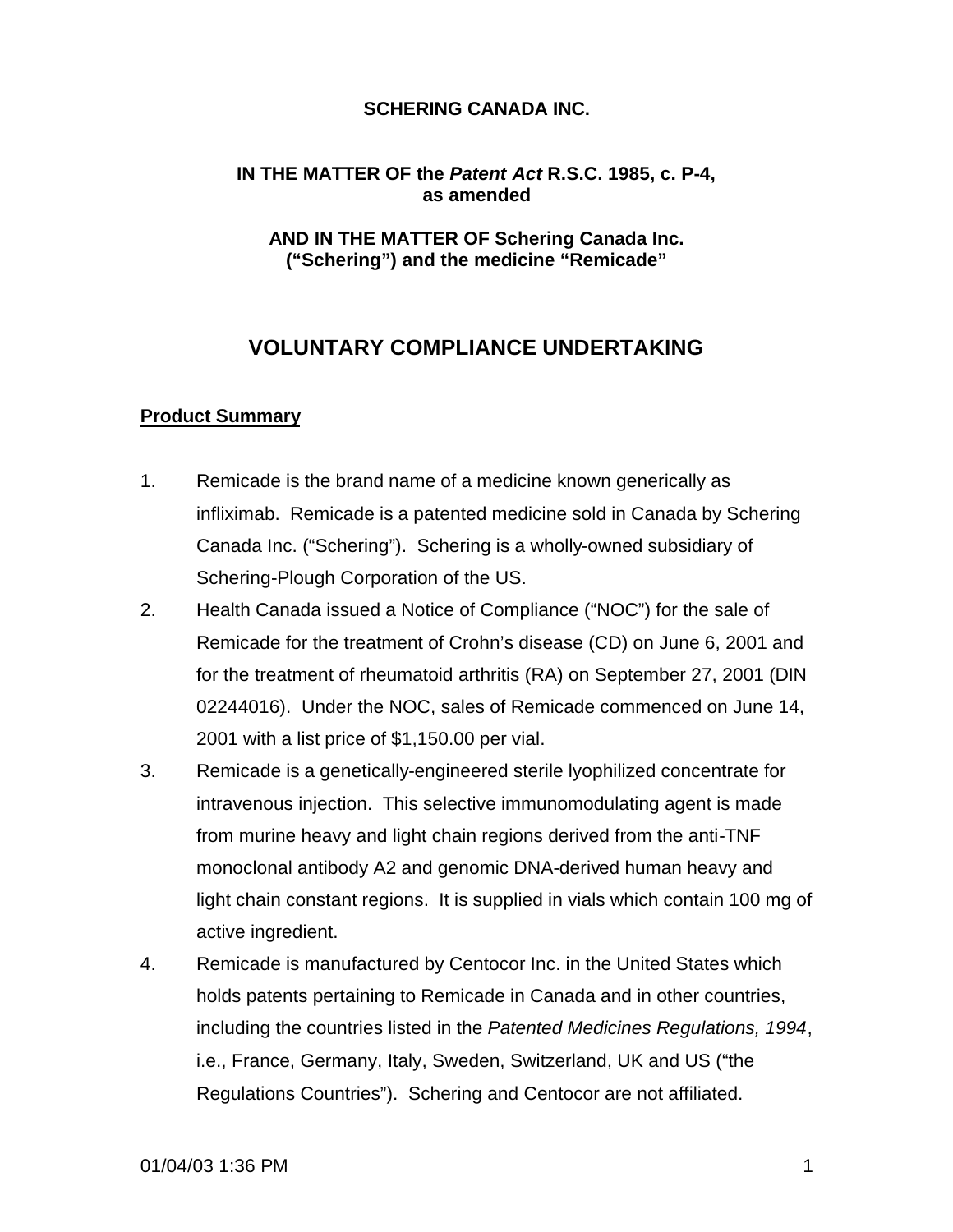Schering and Schering affiliates, respectively, have the exclusive rights to sell Remicade in Canada and the Regulations Countries other than the US, and Schering is the patentee for purposes of the Patented Medicine Prices Review Board ("PMPRB" or "the Board").

### **Application of the Excessive Price Guidelines**

### *Position of Board Staff*

- 5. The Staff of the Board ("Board Staff") advised Schering that, following an investigation pursuant to the policies of the Board, Board Staff concluded that the price of Remicade exceeded the Excessive Price Guidelines. Based on the recommendations of the PMPRB's Human Drug Advisory Panel ("HDAP"), the policies of the Board, and the price and sales information supplied by Schering pursuant to the Regulations, Board Staff concluded that the price of Remicade exceeded the Guidelines at the time it was introduced in Canada in June 2001 because it exceeded the median of the prices for Remicade in the Regulations Countries by more than 20%.
- 6. More specifically, the average transaction price for Remicade (i.e., the net ex-factory price as defined under the Patented Medicines Regulations) exceeded the maximum non-excessive (MNE) price of \$875.3700 per vial in 2001 and, as a result, Schering received excess revenues from the sale of Remicade in Canada.
- 7. As a result of Board Staff's investigation, the Board commenced these proceedings by issuing a Notice of Hearing on December 16, 2002 to determine, among other things, if the price of Remicade is or was excessive under the *Patent Act*.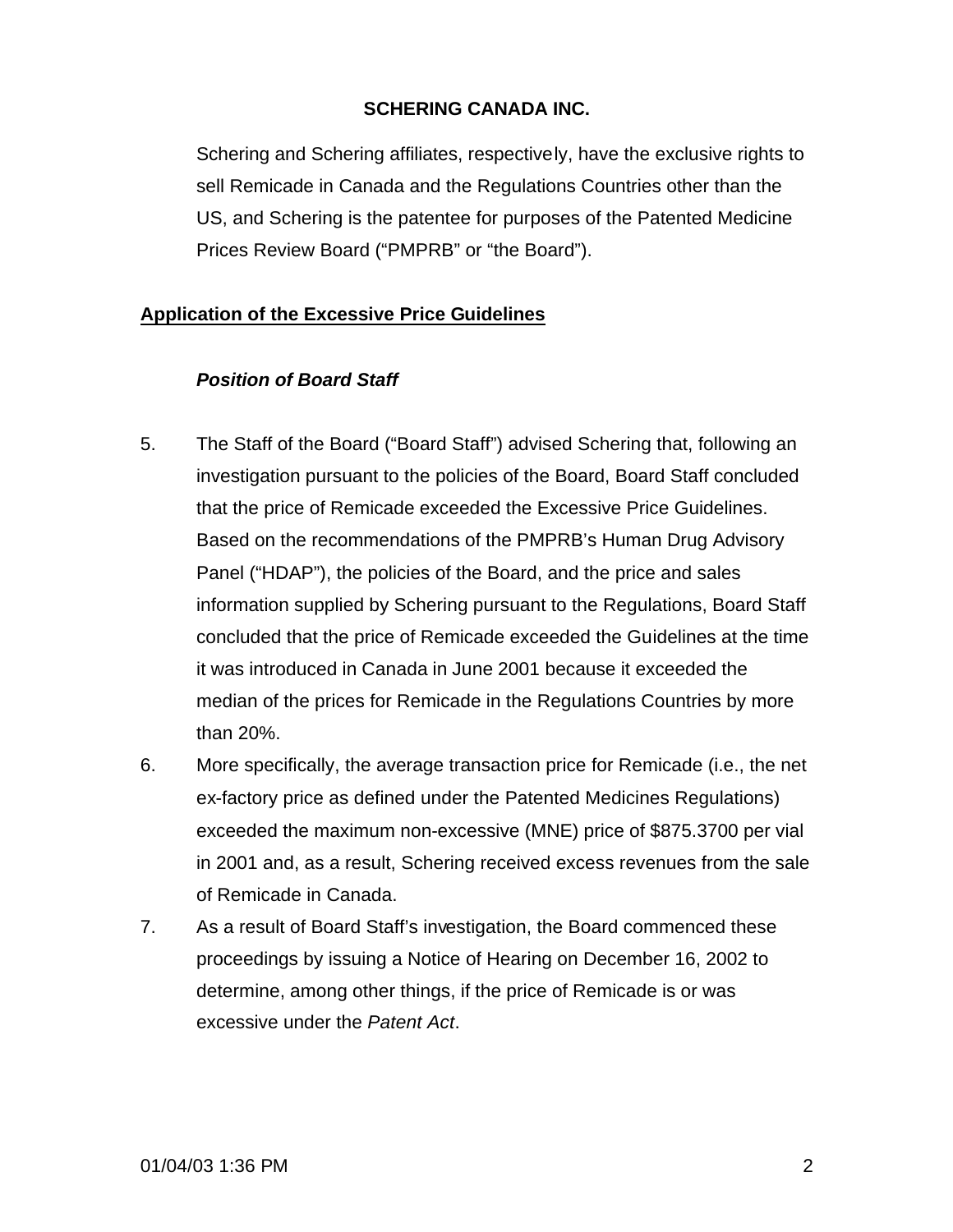8. By applying the CPI-adjustment provisions of the Guidelines, it is Board Staff's position that the MNE price of Remicade in 2003 is \$909.5094 per vial.

## *Position of Schering*

- 9. When it introduced Remicade in 2001, Schering established a price which it believed would be within the PMPRB's Guidelines. In Schering's current view, the PMPRB should classify Remicade as a category 2 drug with respect to its use in the treatment of RA. The price would be considered to be within the Guidelines if the cost of treatment for its use in RA did not exceed the cost of treatment of other drugs in the same therapeutic class according to the Board's Guidelines for conducting a therapeutic class comparison (TCC).
- 10. The only appropriate drug for purposes of a TCC at the time Remicade was approved for use in RA in Canada was Enbrel (etanercept). The price of Enbrel had previously been reviewed by Board Staff and found to be within the Guidelines.
- 11. The recommended maintenance dose of Remicade in RA is 3 mg per kg of body weight administered by infusion every eight weeks. Based on the information available at the time, it was the view of Schering that the annual cost of maintenance therapy with Remicade was below the cost of Enbrel and therefore the introductory price should be considered to have been within the Guidelines.
- 12. Since then, there has been an evolving trend by practitioners for the personalization of Remicade doses to ensure optimal benefit for their patients. As a result, Schering is prepared to agree that, for the purposes of this Voluntary Compliance Undertaking ("VCU"), in 2003, the calculation of the TCC in comparison with Enbrel would result in an MNE price for Remicade of \$940 per vial.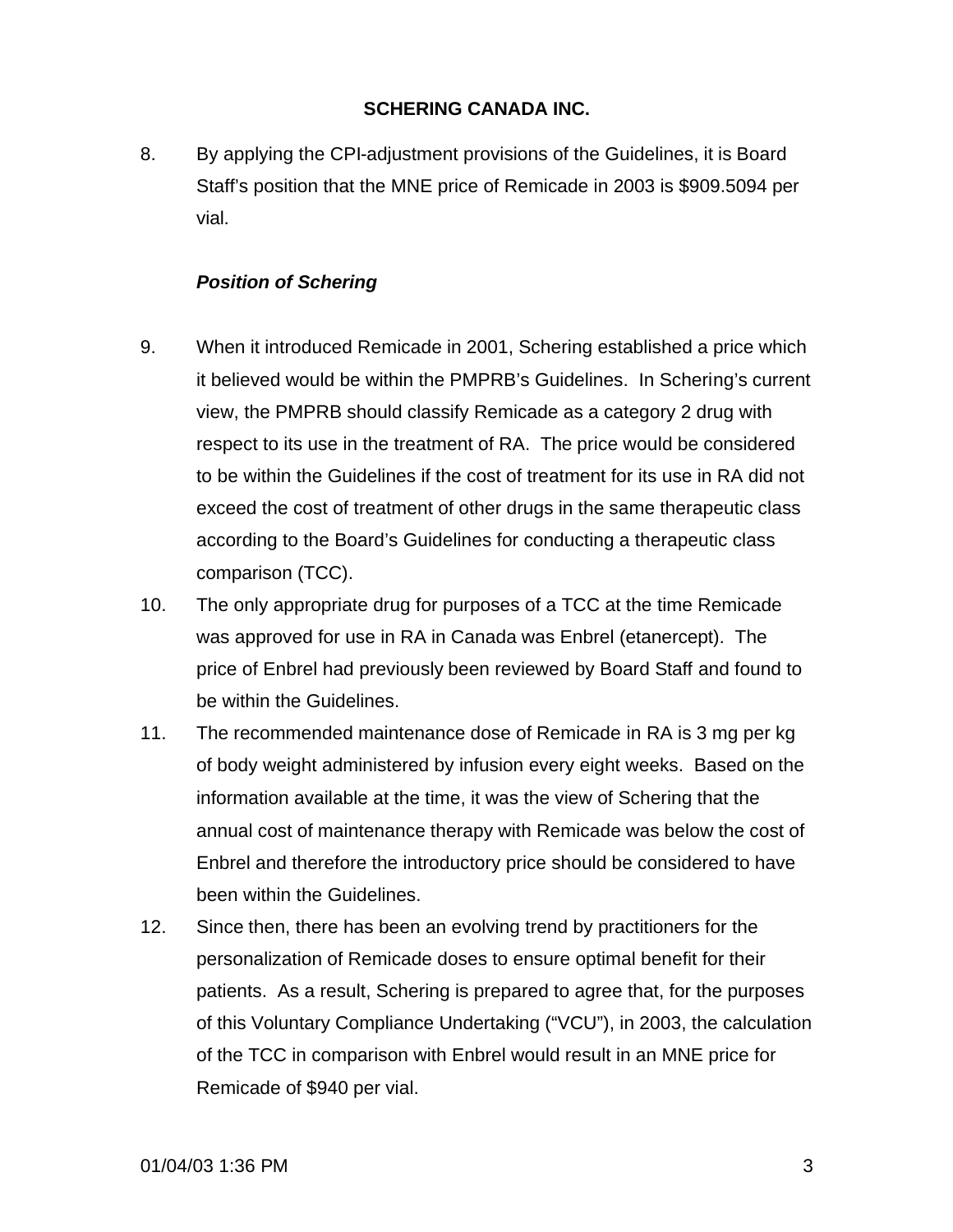13. As a result, for the purposes of this VCU, Schering acknowledges it has received excess revenues from the sale of Remicade in Canada. The magnitude of the excess revenues has been mitigated by Schering's Limited Compassionate Program. That program was designed to provide some quantities of the medicine at no charge to patients who had been receiving it at no charge under Health Canada's Special Access Program until alternative reimbursement became available. Following discussions with Board Staff, Board Staff and Schering have agreed that an appropriate estimate of excess revenues for the period ending March 31, 2003 is \$7,792,650.8926.

### **Terms of the Undertaking**

- 14. This Voluntary Compliance Undertaking ("VCU") is being made for purposes of resolving the issues relating to the pricing and sale of Remicade and compliance with the Patent Act in respect thereof to date and as a result of settlement discussions with Board Staff. This VCU constitutes no admission by Schering that the price of Remicade in Canada is now, or was at any time since the date of the first sale of the medicine, excessive for purposes of the *Patent Act*.
- 15. For the purposes of settlement, Schering undertakes to implement the following price reduction effective April 1, 2003:
	- a) The list price of Remicade shall be reduced from \$1150 per vial to \$940 per vial;
	- b) The average transaction price for purposes of the Guidelines shall be reduced so that it does not exceed \$909.5094 per vial for the remainder of 2003;